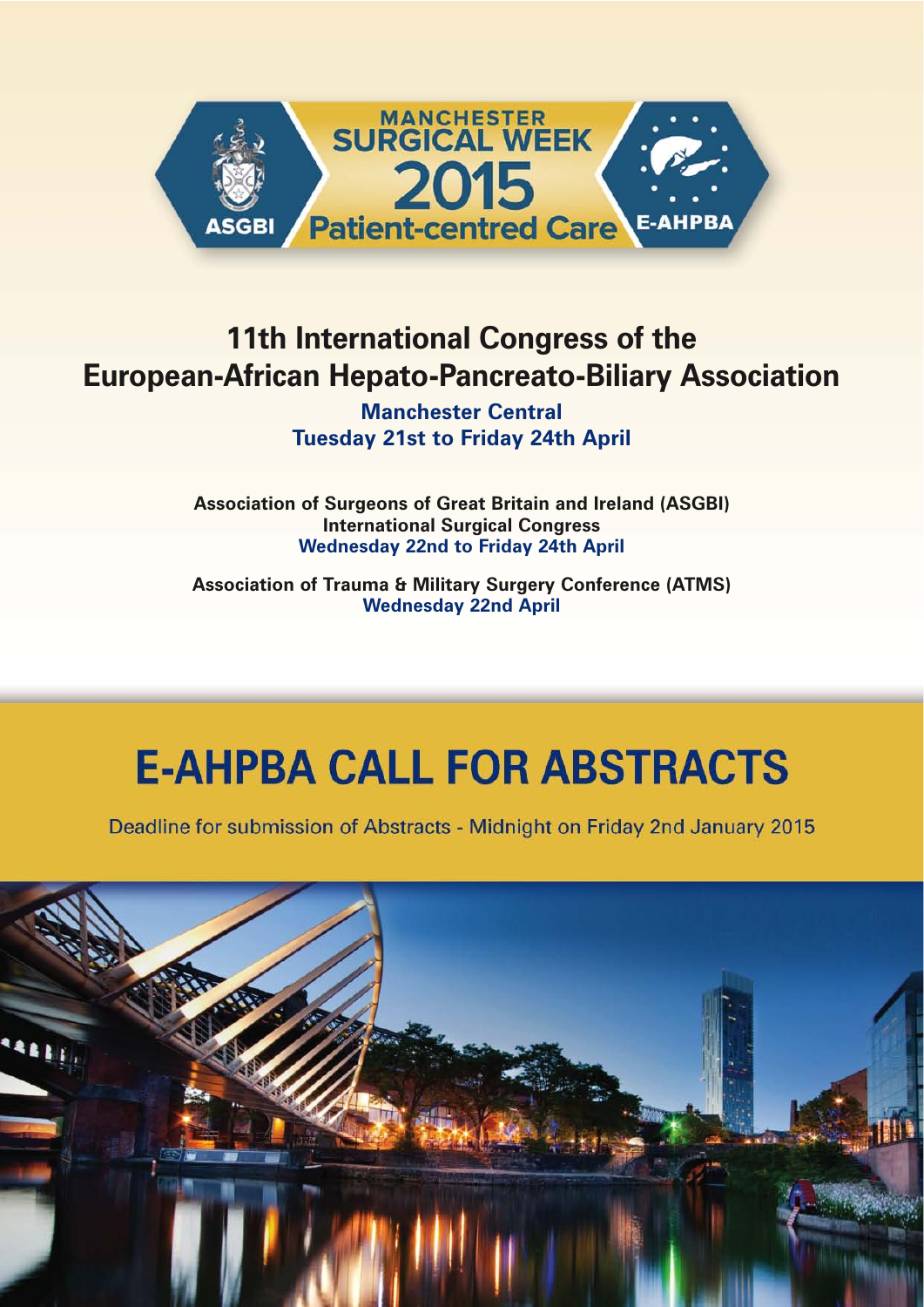**For more Congress and Parallel Conference information please visit:**

**www.asgbi.org/manchester2015 www.eahpba2015.com www.atms.org.uk**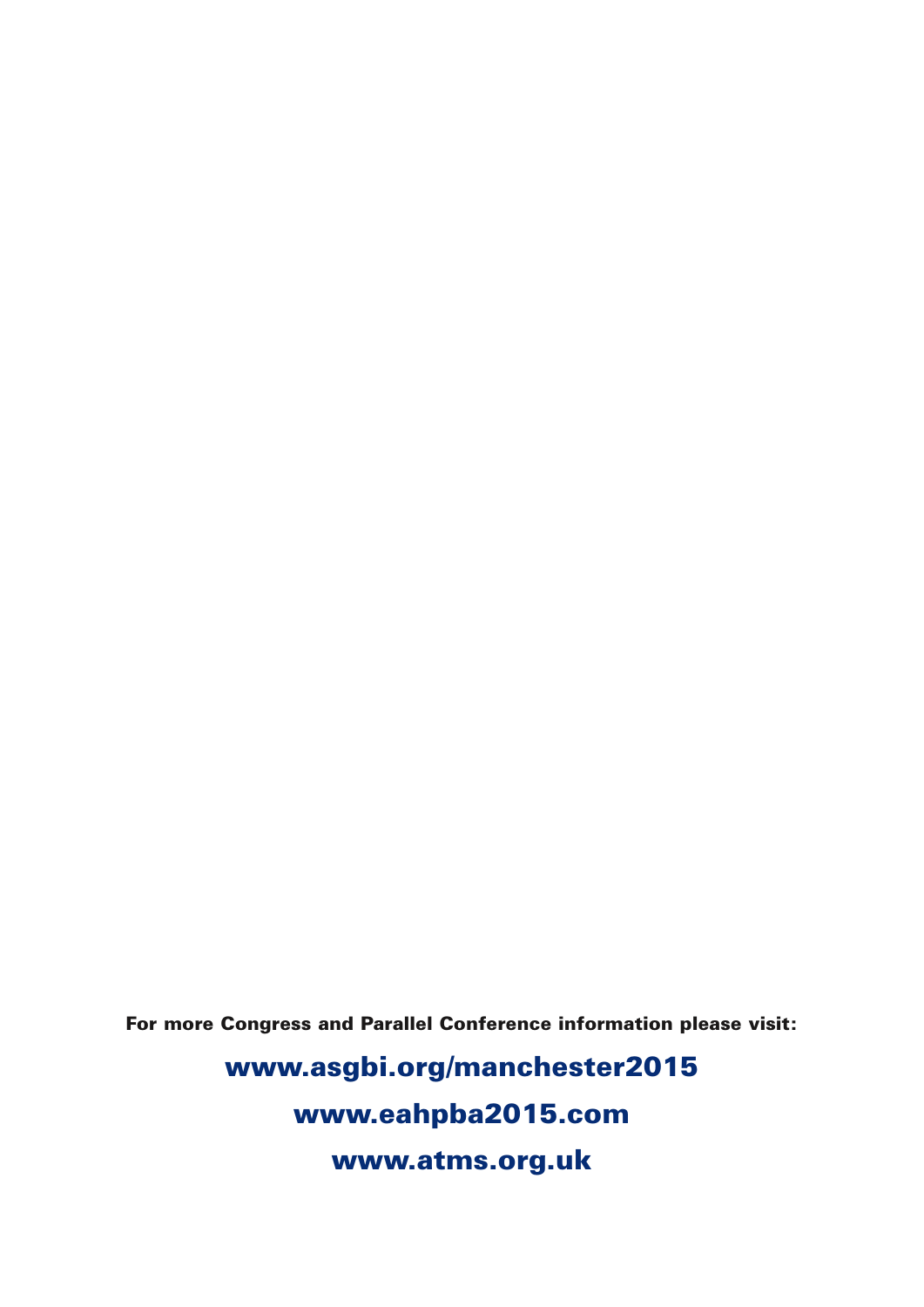

### **11th INTERNATIONAL CONGRESS of the European-African Hepato-Pancreato-Biliary Association**

### **MANCHESTER 2015**

### **CONTENTS**

| Welcome from the President of E-AHPBA, Professor Claudio Bassi | $\overline{2}$ |
|----------------------------------------------------------------|----------------|
| Invitation from E-AHPBA, Professor Ajith Siriwardena           | $\overline{c}$ |
| Invitation from ASGBI, Mr John Moorehead                       | 3              |
| Invitation from ATMS, Surgeon Captain Professor Mark Midwinter | 4              |
| <b>Abstract Submission</b>                                     |                |
| <b>Audio Visual Arrangements</b>                               | 5              |
| Topics for abstract submission                                 | 5              |
| Guidelines for submission of abstracts                         | 5              |
| E-AHPBA Postgraduate Course                                    | 6              |
| Key Features of the E-HPBA 2015 International Congress         |                |
| <b>Short Papers</b>                                            | 6              |
| E-Posters                                                      | 7              |
| Videos                                                         | 7              |
| <b>Published Abstracts</b>                                     | 7              |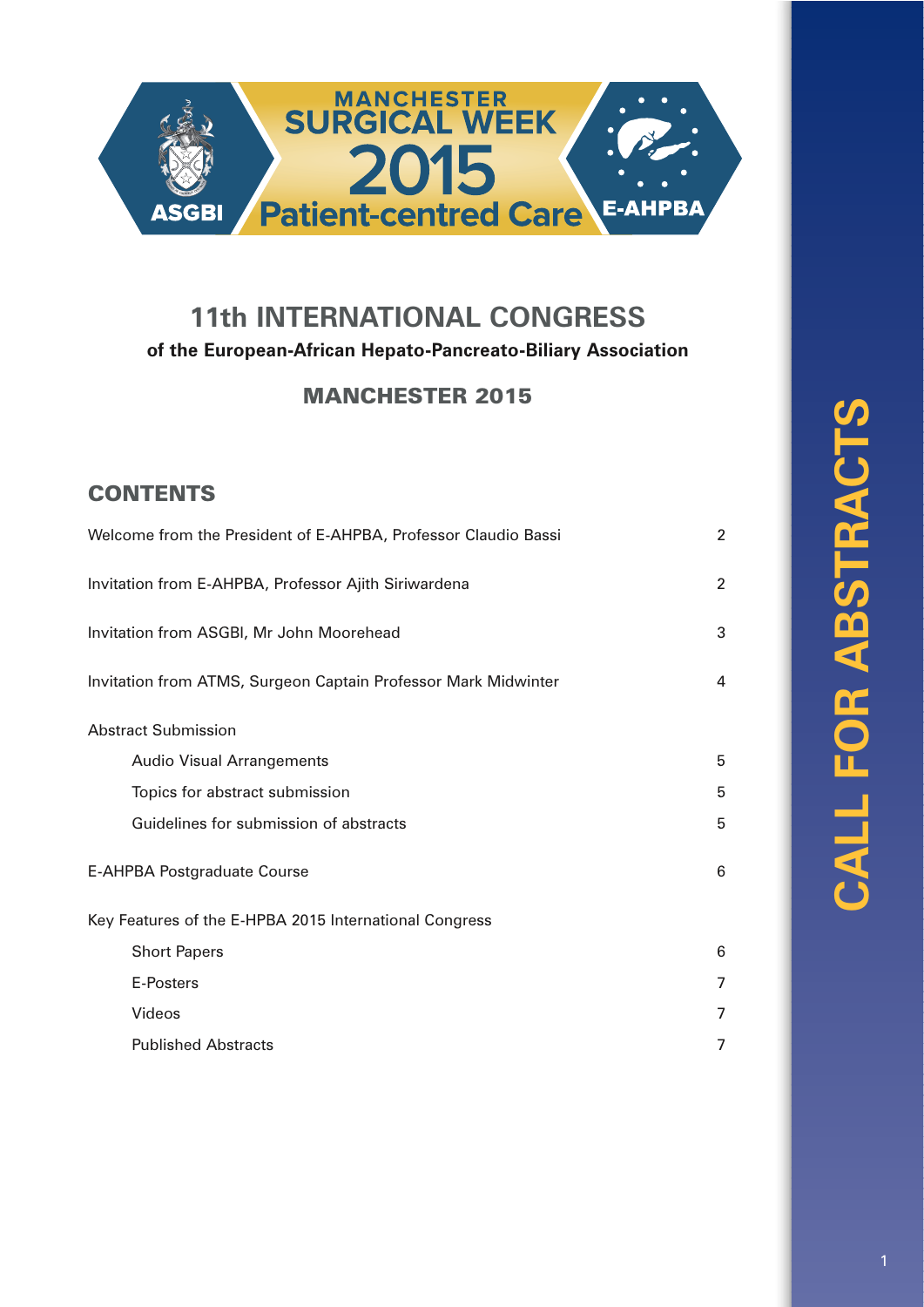## **An invitation from E-AHPBA**

#### **11th INTERNATIONAL CONGRESS OF THE EUROPEAN-AFRICAN HEPATO-PANCREATO-BILIARY ASSOCIATION**

**Manchester, Tuesday 21st to Friday 24th April 2015**



As President of E-AHPBA, it gives me great pleasure to welcome you to our **11th International Congress**. E-AHPBA is delighted to be coming to Manchester and our Programme Committee, chaired by Professor Christos Dervenis, has worked closely with the Manchester Local Organising Committee to assemble an exciting programme, featuring state of the art talks by acknowledged world leaders in HPB, key symposia covering a range of important topics in HPB and a series of debates and updates from specialist symposia, such as the 2nd International Congress on Laparoscopic Liver Surgery.

E-AHPBA has a special focus on the development and training of the next generation of surgeons and we look forward to receiving papers from surgeons in training.

We are particularly excited about the co-located meeting with the Association of Surgeons of Great Britain and Ireland and look forward to seeing you in Manchester.

Hay Inder

**Professor Claudio Bassi President, E-AHPBA**



It gives me great pleasure to invite you to attend the **11th International Congress of the European-African Hepato-Pancreato-Biliary Association from Wednesday 22nd to Friday 24th April 2015**. The E-AHPBA is Europe's leading specialist HPB association and our biennial meeting draws experts and leaders in HPB from the UK, Europe and worldwide. This is the first time that the E-AHPBA has come to the UK, and we are particularly delighted to host this meeting in Manchester.

We are co-locating our meeting with the annual International Surgical Congress of the Association of Surgeons of Great Britain and Ireland and in recognition of this, both our meetings have as their central theme **'Patient-centred Care'**. Both these great

organisations put patient care at the heart of all that they do and our unique joint meeting will form "Manchester Surgical Week".

Our meeting will have comprehensive, state of the art talks, symposia on key topics and will be a forum that bridges specialist HPB and generalist care. Please see pages 8 and 9 of this booklet for more information.

The E-AHPBA looks forward to welcoming you to this unique, exciting and informative meeting. Please visit **www.eahpba2015.com** for more information.

**Ajith Siriwardena Chairman, Local Organising Committee**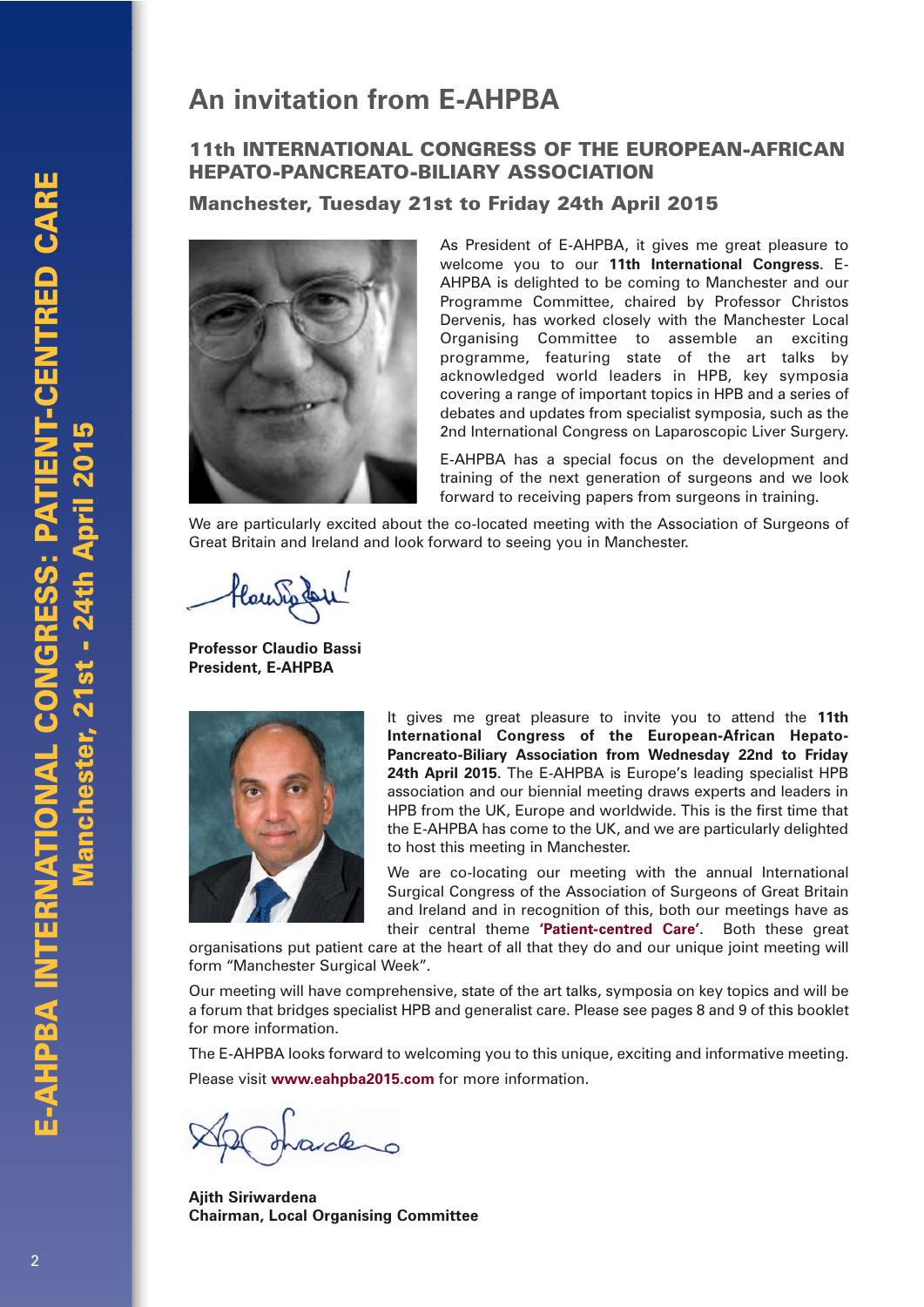# **An invitation from ASGBI**



I'm extremely pleased to invite you to attend the **Association's International Surgical Congress in Manchester, from Wednesday 22nd to Friday 24th April 2015**, which will be held at Manchester Central. Often cited as the world's first industrialised city, Manchester is the third most visited city in the UK after London and Edinburgh. In the words of the late Brian Redhead, "*Manchester is the capital, in every sense, of the North of England, where the modern world was born*". Ian Brown of the Stone Roses has claimed that "*Manchester has everything except a beach!*" It therefore gives us great pleasure to return to Manchester after our last Congress there in 2007.

The theme of this year's Congress is **'Patient-centred Care'** and we aim to make it an even greater success than our 2014 meeting in Harrogate, which attracted almost 1,400 delegates

over three days - our largest ever meeting. On this point, I would like to congratulate my predecessor, Professor John Primrose, for his leadership of ASGBI during his two years as President. During his tenure, the Association has continued to go from strength to strength. Once again, we are delighted to have the annual **Association of Trauma & Military Surgery (ATMS) Conference** running in parallel to ours. As in recent years, the Congress will host a number of other parallel events. In 2015, the Congress will be a particularly special event as we will be sharing the venue with the **European-African Hepato-Pancreato-Biliary Association (E-AHPBA)**. With this event expected to be the largest we have ever organised, we have decided to call the overall meeting the "Manchester Surgical Week".

As before, we will have the usual major scientific sessions and a plenary Moynihan Prize short paper session. In addition, there will be a number of invited lectures from some of the most influential surgeons in the UK and abroad. Symposia will cover key topics including 'Surgeons and the Law', 'Abdominal Wall Failure and Reconstruction' and 'Setting Up an Acute Service". We will also run the ever-popular 'Bad Day on Call' and 'Meet the Experts' sessions. There will be plenty of opportunities to debate many of the current medicopolitical issues that impact our working lives, as well as learn about the most recent innovations in surgical techniques.

In Harrogate this year, ASGBI held the first ever paperless surgical conference in the UK and Ireland. After the overwhelmingly positive delegate feedback, we have decided to continue with this format, so remember to bring your iPad or Android tablet with you. However, there will also be iPads to rent onsite.

Manchester Surgical Week should be a great educational and social experience, providing something for everyone. I would encourage you all to come with your team to this superb venue. Join us in Manchester, not just for the science and the surgery but also for the craic. It's your chance to catch up with old friends, make new ones and talk about those who didn't turn up.

Please submit you abstracts and DVDs by the closing date of midnight of **Friday 2nd January 2015**. We very much look forward to meeting you and members of your teams at the Congress and can assure you of a memorable event.

Finally, remember you can make big savings in registration costs by being a member of the Association and taking advantage of our Early Bird registration rate, so visit the Congress website at **www.asgbi.org/manchester2015**.

star posted

**John Moorehead Vice President (President 2015 and 2016)**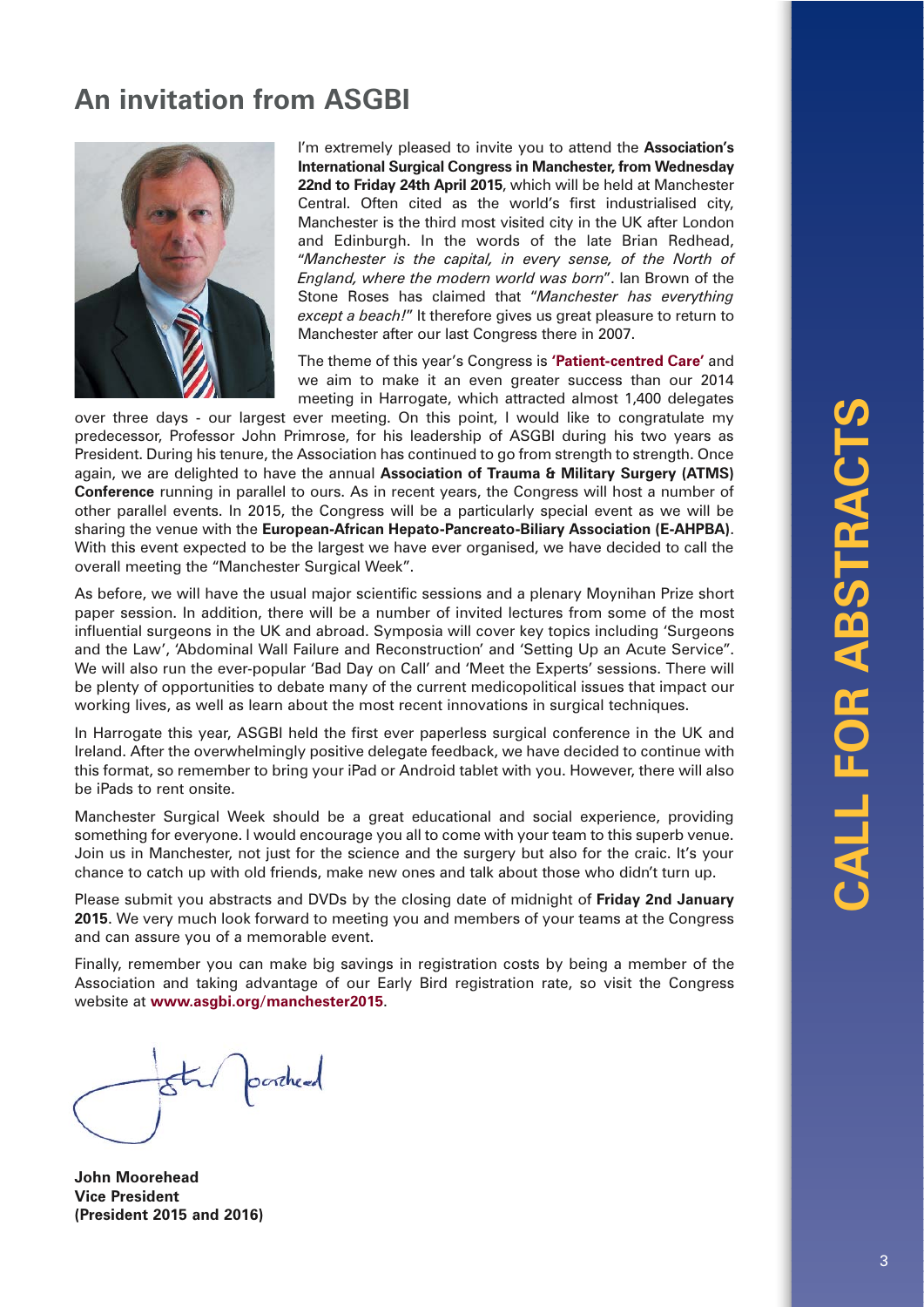# **An invitation from ATMS**



I am delighted to invite you to the annual **Association of Trauma & Military Surgery (ATMS) Conference in Manchester, taking place on Wednesday 22nd April 2015**. As usual, the meeting will be held in parallel with ASGBI's Congress, and this year's ATMS theme will be **UK Urban Violence**. ATMS continually aims to bring together experts in both civilian and military trauma care, to share best practice and forge networks for the future.

As well as inviting you to attend the 2015 Conference, I encourage you to submit an abstract for this prestigious event. You can submit your abstract via the ASGBI website, **into the specific ATMS** *Trauma and Military Surgery* **category**. I would remind military delegates to ensure that their abstracts have been authorised by the Medical

Director, Joint Medical Command. The deadline for submissions is midnight on **Friday 2nd January 2015**.

The ATMS Organising Committee is currently working hard to put together a busy and inspiring programme for 2015, in which we will have the usual prestigious Guthrie Lecture, delivered by a world-class surgeon, plus many more symposia and sessions.

As always, there will be a formal conference dinner on Wednesday evening, and I am pleased to announce that in 2015, this will be held at Old Trafford football ground, the home of Manchester United. As always, delegates from all the co-located conferences are welcome to attend, with partners, colleagues and friends. I would advise you to book early for the event as we are sure the dinner will prove even more popular this year, due to this spectacular venue.

All those involved with ATMS look forward to welcoming you to the 2015 Trauma & Military Surgery Conference.

**Mark Midwinter President, on behalf of ATMS Organising Committee**



*Manchester Central*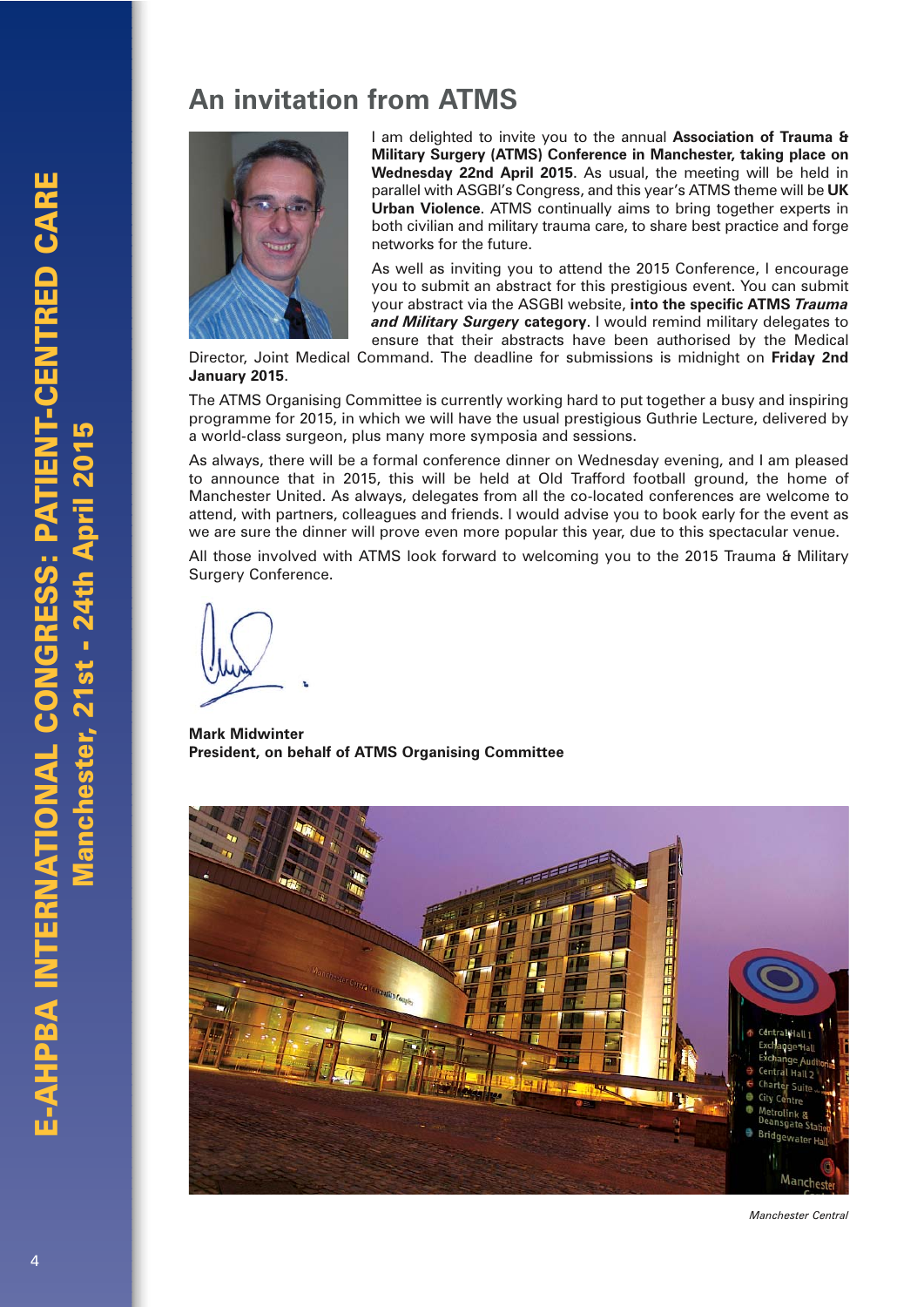### **ABSTRACT SUBMISSION**

This is a three-day conference taking place at Manchester Central, from Wednesday 22nd to Friday 24th April 2015.



*Manchester Central*

#### **Audio visual arrangements**

All presentations throughout the Congress and parallel events will be delivered using PowerPoint format. Speakers will be sent detailed guidance notes on the audio-visual requirements and facilities in advance of the meeting.

#### **Electronic submission of abstracts**

ASGBI operates a paperless electronic abstract submission system. The system enables the surgical community to upload abstracts (including tables and special scientific characters, but **not** figures or diagrams) into the abstract template provided, facilitating quick and easy abstract submission.

To submit an abstract visit **www.asgbi.org/manchester2015**

Submission is open now, and will close at midnight on **Friday 2nd January 2015**.

#### **Topics for ASGBI abstract submission**

- Audit and Outcomes Research • Basic and Applied Clinical Science
- Education and Training
- Emergency Surgery including Trauma (ASGBI)
- Breast/Endocrine
- Cancer/Surgical Oncology (GI)
- . Cancer/Surgical Oncology (Other)
- General
- Hernia/Soft Tissues
- Minimally Invasive Surgery
- Patient Safety
- Perioperative Care/Nutrition
- Surgical Complications
- Surgical Simulation
- Vascular and Transplant

#### **Topic for ATMS abstract submission (via ASGBI website)**

• Trauma & Military Surgery (ATMS)

#### **Topics for E-AHPBA abstract submission (via E-AHPBA website)**

• Benign HPB

• Miscellaneous • Pancreas Cancer

- Biliary • Liver
- -
- Transplant
- Trauma
- 
- Pancreatitis

# **Guidelines for the submission of abstracts**

- An abstract must be submitted to only **ONE** of the above conferences, via the relevant website.
- The abstract should relate to original, unpublished work and must not have been previously presented at any major meeting.
- Abstracts must consist of four paragraphs, entitled: Aims, Methods, Results, Conclusions.
- Abstracts are to be submitted as text and tables only (i.e. no figures, graphs or diagrams).
- The maximum word count is 300.
- A maximum of five authors can be listed.
- As the abstract will be judged anonymously, the text must not reveal any institutional affiliation.
- The category which best describes the subject of your work, from the list above, should be indicated.

E-AHPBA and ASGBI takes a serious view of Research Governance. **Please ensure that the abstract has been seen and agreed by all of the named authors before submission**. All authors have a responsibility to ensure that the data submitted is accurate, is not extrapolated and fairly represents the presentation to be given at the Association's International Surgical Congress.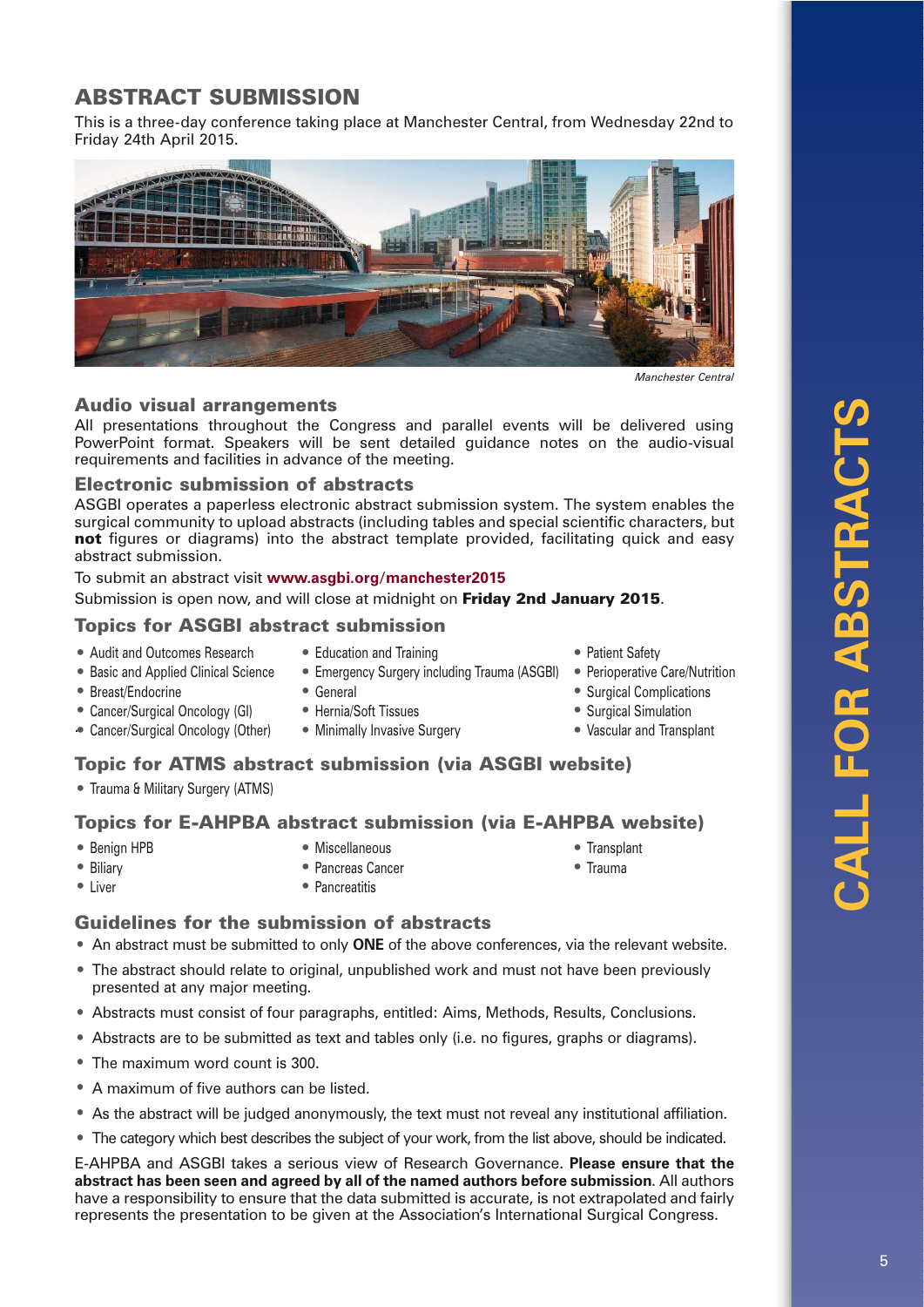#### **E-AHPBA Postgraduate Course**

There will be an E-AHPBA postgraduate course at the Manchester Central Congress venue on Tuesday the 21st April 2015. The postgraduate course has been a highly popular feature of previous E-AHPBA meetings. This course is aimed principally at HPB and General Surgery trainees and will cover key aspects of the care of patients with HPB problems. The course may also be of benefit to more senior, established surgeons looking for a concise refresher or update. The faculty will comprise recognised leaders in HPB and will include a mix of didactic lecture, question and answer and "how-to-do-it" videos covering the standard HPB operations. A separate fee of £250 (early bird fee of £200) is payable for registration for this course. Refreshments will be provided.

For 2015, the course will include a series of evidence-based talks covering key aspects of the management of common HPB conditions, including the following highlights:

- The early and late management of acute pancreatitis.
- The management of chronic pancreatitis how to select patients for surgical intervention.
- Current management of patients with colorectal hepatic metastases.
- Staging and management of pancreatic neoplasia.

In addition, we will have technical "master" videos from experts in the field covering important aspects of both standard and newer HPB operative techniques including:

- Standard techniques in hepatectomy.
- The artery-first technique in pancreaticoduodenectomy.
- Portal vein resection in pancreaticoduodenectomy.

#### **Key features of the E-AHPBA 2015 International Congress**

The theme of the 2015 congress is Patient-centred Care, and the meeting is a great opportunity for clinicians and colleagues practising in HPB to access the latest information. Highlights include:

The first European update from the 2nd International Laparoscopic ICCLER2014 The first European update from the 2nd international Laparoscopic<br>ICCLER2014 Liver surgery consensus conference. This consensus conference is taking place in Tokyo in October 2014 and is an important meeting for •

all surgeons with an interest in the growing field of **laparoscopic liver surgery**. Professor Wakabayashi and his team have kindly agreed to take up the offer from E-AHPBA to use the meeting to disseminate the key findings of this consensus conference.

- There will be a chance to hear "living legends" such as Professor Dr Jacques Belghiti, sharing the experience gained over his long and distinguished career.
- An important talk delivered by Dr Christina Ferrone from the USA on the role of women in HPB.
- There are carefully selected "state of the art" talks on key aspects of HPB including: Modern management of pancreatic cancer (Professor Neoptolemos, Liverpool, UK) Colorectal cancer & synchronous liver metastases (Professor Rene Adam, Paris, France) Peri-hilar cholangiocarcinoma (Dr William Jarnagin, Memorial Sloan Kettering, NY) Management of pancreatic necrosis (Dr Marc Besselink, Amsterdam, NL).
- Key debates on important issues relating to HPB practice such as whether liver and pancreas surgery should be separate sub-specialties.
- We plan to close the conference by issuing a challenge in what promises to be a memorable lecture delivered by Professor Marcus Buchler from Heidelburg on possibly the greatest HPB oncological challenge that the Western world faces in the early twentyfirst century – how to improve the outlook for our patients with pancreatic cancer.

#### **Short Papers**

There will be free paper sessions throughout the meeting. Submission is through the online abstract submission system. **Please do not submit the same abstract to both ASGBI and E-AHPBA**. To better integrate our two meetings, there will be no HPB abstract category at ASGBI in 2015. Thus, all HPB abstracts should be submitted to E-AHPBA. We welcome work in the categories of:

- Liver (benign, malignant, primary and secondary, clinical, basic science or mixed).
- Pancreas (benign or malignant, clinical, basic science or mixed).
- Biliary.
- Transplant.
- HPB trauma.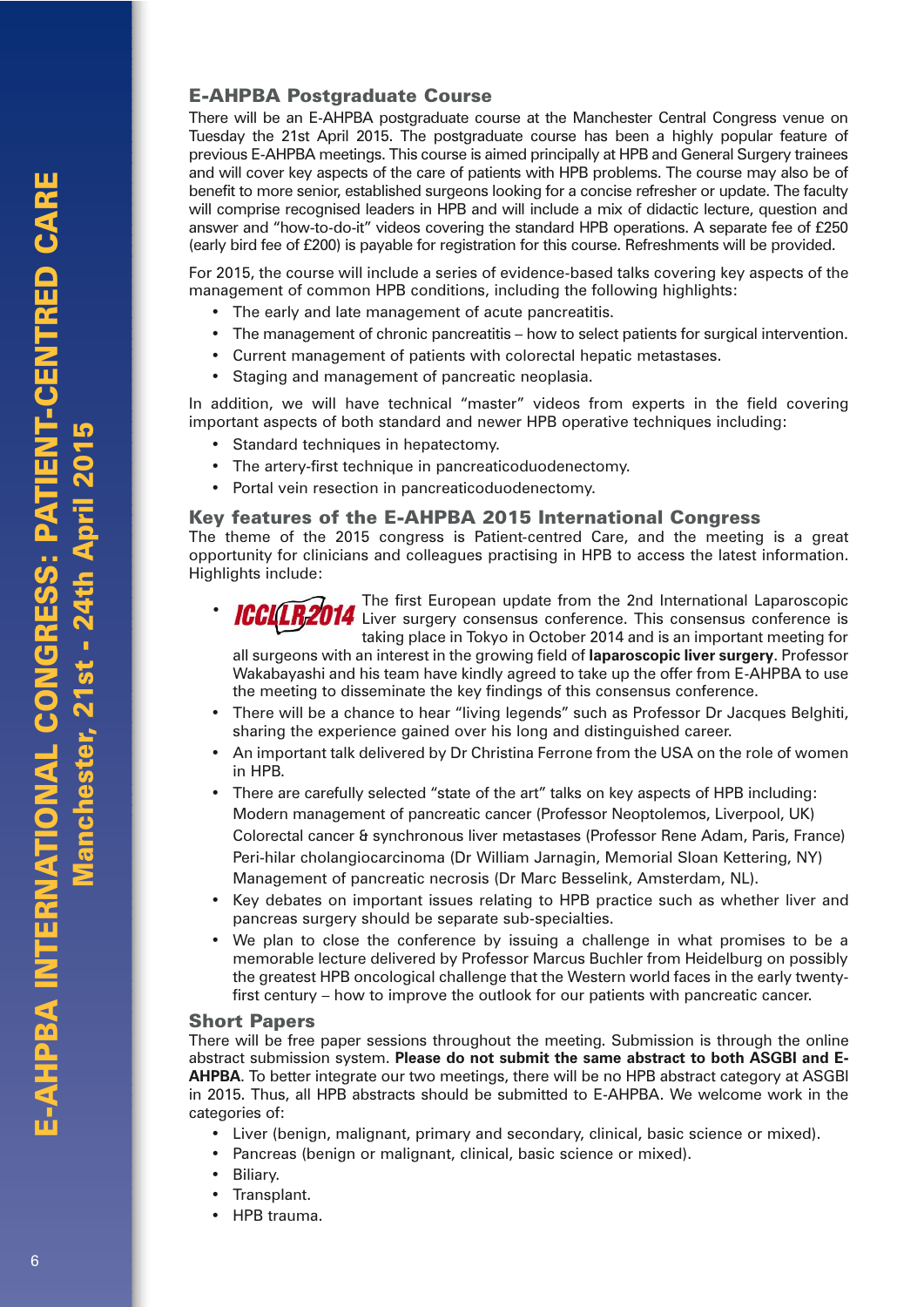There will be a special "six of the best" E-AHPBA papers session immediately after the opening ceremony, with a prize for the best paper presented by a surgical trainee.

At E-AHPBA 2013 in Belgrade, there were 120 free papers, and we are very keen to have you share your work with colleagues in Manchester. Thus we strongly encourage you to submit your work to this meeting.



#### **E-Posters**

The ASGBI meeting in Harrogate in 2014 used large high-resolution TV monitors to display electronic posters. This saves the poster presenter the costs of preparing and transporting the poster and allows us to accept up to 400 posters.

We will be delighted to accept poster presentations in the **same categories as the short papers**. Abstracts not accepted for oral presentation may be selected as posters.

#### **Videos**

Video presentations are a popular component of E-AHPBA meetings and we welcome videos on HPB surgery including transplantation. There will be "master" video sessions where important HPB techniques are demonstrated by acknowledged experts in HPB.

#### **Published Abstracts**

All abstracts accepted for presentation at E-AHPBA's International Congress with be published in an abstract issue of our journal *HPB*.

#### **Travel Bursaries**

E-AHPBA will offer up to 10 travel bursaries of ¤100 each to trainees who have work accepted for presentation at E-AHPBA 2015. Bursaries are open to trainees who have work accepted for either oral, e-poster or video presentation. In order to receive a travel bursary, the trainee will need to provide a letter of recommendation from their Programme Director or Consultant Trainer and must agree to register for and attend the entire Congress.

### **ASGBI and E-AHPBA are grateful for the generous support of the following Corporate Patrons**